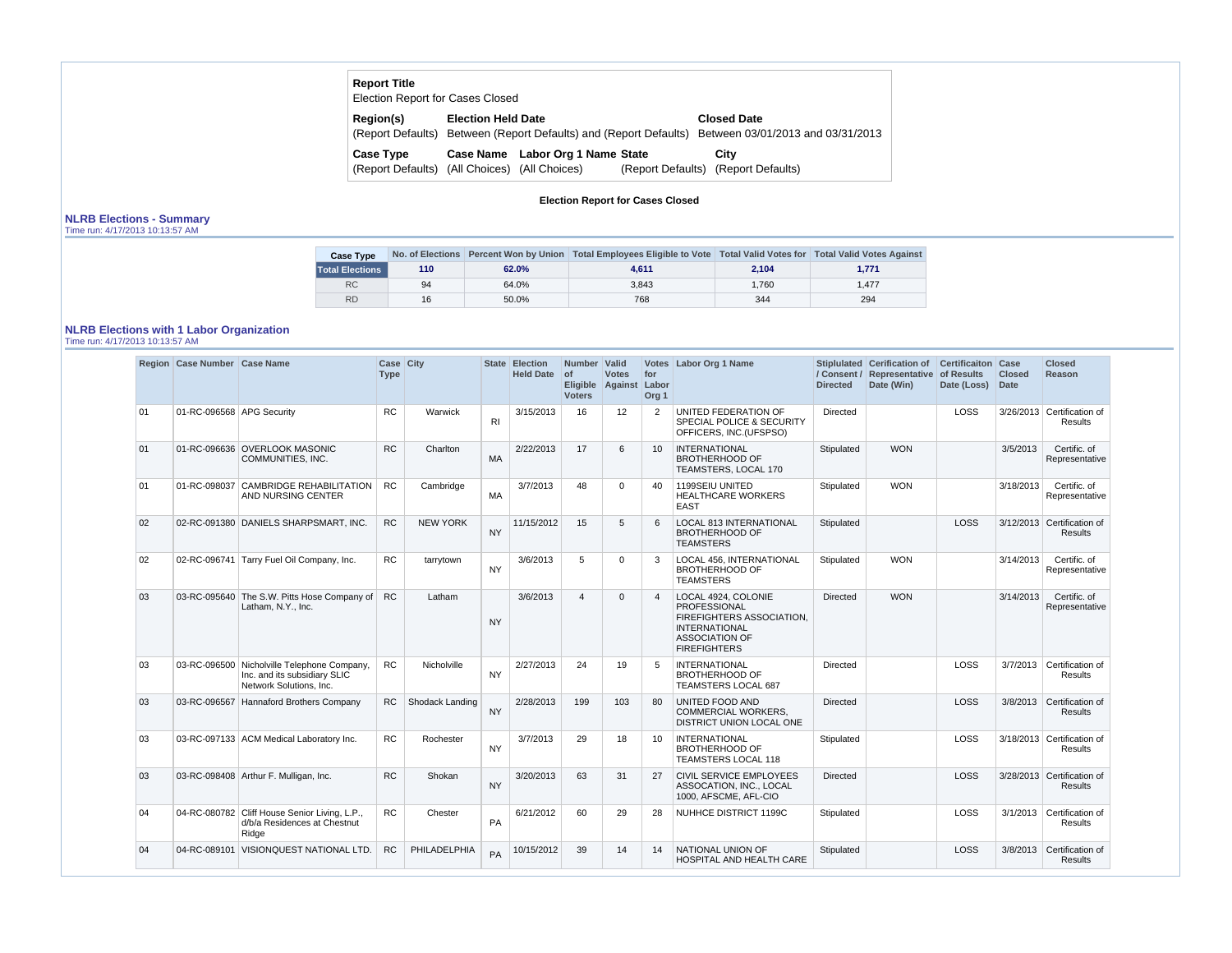|    | Region Case Number Case Name |                                                                                                                                    | Case City<br><b>Type</b> |                                      |           | <b>State Election</b><br><b>Held Date</b> | Number   Valid<br>  of<br><b>Voters</b> | <b>Votes</b><br>Eligible Against | for<br>Labor<br>Org <sub>1</sub> | Votes Labor Org 1 Name                                                                                    | <b>Directed</b> | Stiplulated Cerification of<br>/ Consent / Representative of Results<br>Date (Win) | <b>Certificaiton Case</b><br>Date (Loss) | <b>Closed</b><br><b>Date</b> | <b>Closed</b><br>Reason                      |
|----|------------------------------|------------------------------------------------------------------------------------------------------------------------------------|--------------------------|--------------------------------------|-----------|-------------------------------------------|-----------------------------------------|----------------------------------|----------------------------------|-----------------------------------------------------------------------------------------------------------|-----------------|------------------------------------------------------------------------------------|------------------------------------------|------------------------------|----------------------------------------------|
|    |                              |                                                                                                                                    |                          |                                      |           |                                           |                                         |                                  |                                  | <b>EMPLOYEES DISTRICT 1199C</b>                                                                           |                 |                                                                                    |                                          |                              |                                              |
| 04 |                              | 04-RC-095695 PODS of Philadelphia, LLC                                                                                             | <b>RC</b>                | <b>NORRISTOWN</b>                    | PA        | 2/6/2013                                  | 17                                      | 3                                | 12                               | <b>INTERNATIONAL</b><br><b>BROTHERHOOD OF</b><br><b>TEAMSTERS LOCAL 384</b>                               | Stipulated      | <b>WON</b>                                                                         |                                          | 3/7/2013                     | Certific. of<br>Representative               |
| 04 |                              | 04-RC-096758 FOULKE MANAGEMENT<br><b>CORPORATION D/B/A</b><br>ATLANTIC CHRYSLER JEEP,<br>ATLANTIC AUDI, AND<br>ATLANTIC VOLKSWAGON | <b>RC</b>                | <b>EGG HARBOR</b><br><b>TOWNSHIP</b> | <b>NJ</b> | 3/1/2013                                  | 12                                      | 5                                | $5\overline{)}$                  | UNITED SERVICE WORKERS<br>UNION, LOCAL 355                                                                | Stipulated      |                                                                                    | <b>LOSS</b>                              |                              | 3/12/2013 Certification of<br><b>Results</b> |
| 04 | 04-RC-097741                 | GGNSC DOYLESTOWN LP<br>D/B/A GOLDEN LIVING<br>CENTER-DOYLESTOWN                                                                    | <b>RC</b>                | <b>DOYLESTOWN</b>                    | <b>PA</b> | 2/28/2013                                 | 14                                      | -1                               | 11                               | SEIU HEALTHCARE PA                                                                                        | Stipulated      | <b>WON</b>                                                                         |                                          | 3/11/2013                    | Certific, of<br>Representative               |
| 04 |                              | 04-RC-098430 GGNSC WILKES-BARRE II LP<br>d/b/a GOLDEN LIVING<br><b>CENTER-SUMMIT</b>                                               | <b>RC</b>                | <b>Wilkes-Barre</b>                  | <b>PA</b> | 3/7/2013                                  | 23                                      | $\overline{2}$                   | 17                               | <b>SERVICE EMPLOYEES</b><br><b>INTERNATIONAL UNION</b><br><b>HEALTHCARE PENNSYLVANIA</b>                  | Stipulated      | <b>WON</b>                                                                         |                                          | 3/18/2013                    | Certific. of<br>Representative               |
| 05 |                              | 05-RC-093020 Nipcam Services of Delmarva,<br><b>LLC</b>                                                                            | <b>RC</b>                | Salisbury                            | <b>MD</b> | 3/1/2013                                  | 36                                      | 5                                | 26                               | UNITED FOOD AND<br><b>COMMERCIAL WORKERS</b><br>UNION, LOCAL 27                                           | Stipulated      | <b>WON</b>                                                                         |                                          | 3/11/2013                    | Certific. of<br>Representative               |
| 05 | 05-RC-095769                 | Coastal International Security,<br>Inc.                                                                                            | <b>RC</b>                | Upper Marlboro                       | <b>MD</b> | 1/30/2013                                 | 10                                      | $\mathbf{0}$                     | 6                                | INTERNATIONAL UNION,<br>SECURITY POLICE AND FIRE<br>PROFESSIONALS OF AMERICA<br>(SPFPA)                   | Stipulated      | <b>WON</b>                                                                         |                                          | 3/5/2013                     | Certific. of<br>Representative               |
| 05 |                              | 05-RC-096283 Chenega Aerospace, LLC                                                                                                | RC.                      | <b>Front Royal</b>                   | <b>VA</b> | 2/5/2013                                  | 133                                     | 5                                | 73                               | SECURITY EMPLOYEES UNION Stipulated<br>(SEU)                                                              |                 | <b>WON</b>                                                                         |                                          | 3/8/2013                     | Certific, of<br>Representative               |
| 05 |                              | 05-RC-096296 Chenega Integrated Systems                                                                                            | <b>RC</b>                | Alexandria                           | VA        | 2/5/2013                                  | 33                                      | 3                                | 8                                | SECURITY EMPLOYEES UNION Stipulated<br>(SEU)                                                              |                 | <b>WON</b>                                                                         |                                          | 3/8/2013                     | Certific. of<br>Representative               |
| 05 |                              | 05-RC-096627   Imagann Cleaning Service, Inc.                                                                                      | RC                       | Washington                           | <b>DC</b> | 2/19/2013                                 | 42                                      | -1                               | 32                               | PUBLIC SERVICE EMPLOYEES,<br>LOCAL 572, LIUNA                                                             | Stipulated      | <b>WON</b>                                                                         |                                          | 3/19/2013                    | Certific. of<br>Representative               |
| 05 |                              | 05-RC-097275   Marriott Hotel Services, Inc.<br>d/b/a Gaylord National Resort &<br>Convention Ctr.                                 | <b>RC</b>                | <b>National Harbor</b>               | <b>MD</b> | 3/14/2013                                 | 109                                     | 41                               | 14                               | NATIONAL UN. OF<br>PROTECTIVE SERVICES<br><b>ASSOCIATIONS</b>                                             | Stipulated      |                                                                                    | LOSS                                     |                              | 3/22/2013 Certification of<br>Results        |
| 05 |                              | 05-RC-098062 Melwood Horticultural Training<br>Center, Inc.                                                                        | <b>RC</b>                | Pax River                            | <b>MD</b> | 3/20/2013                                 | 6                                       | -1                               | 3                                | <b>INTERNATIONAL</b><br>ASSOCIATION OF MACHINISTS<br>& AEROSPACE WORKERS.<br>AFL-CIO, DISTRICT LODGE 4    | Stipulated      | <b>WON</b>                                                                         |                                          | 3/28/2013                    | Certific, of<br>Representative               |
| 05 | 05-RC-098449 E-Star, L.L.C.  |                                                                                                                                    | <b>RC</b>                | Langley                              | VA        | 3/18/2013                                 | 17                                      | $\mathbf{0}$                     | 13                               | <b>INTERNATIONAL</b><br><b>BROTHERHOOD OF</b><br>ELECTRICAL WORKERS,<br>LOCAL NO. 1340                    | Stipulated      | <b>WON</b>                                                                         |                                          | 3/26/2013                    | Certific. of<br>Representative               |
| 06 |                              | 06-RC-090306   WENDELL H. STONE CO.,<br>INC., t/d/b/a STONE &<br>COMPANY, INC.                                                     | <b>RC</b>                | Connellsville                        | PA        | 3/1/2013                                  | 26                                      | 10                               | 10                               | INTERNATIONAL UNION OF<br>OPERATING ENGINEERS<br>LOCAL #66, 66A, B, C, D, O & R,<br>AFL-CIO               | Stipulated      |                                                                                    | <b>LOSS</b>                              |                              | 3/18/2013 Certification of<br>Results        |
| 06 |                              | 06-RC-097301 Intermodal Services of America,<br><b>LLC</b>                                                                         | <b>RC</b>                | Wall                                 | PA        | 2/22/2013                                 | 13                                      | -1                               | 12 <sup>°</sup>                  | <b>INTERNATIONAL</b><br>ASSOCIATION OF MACHINISTS<br>& AEROSPACE WORKERS,<br>AFL-CIO, DL 98, LL 1403      | Stipulated      | <b>WON</b>                                                                         |                                          | 3/5/2013                     | Certific. of<br>Representative               |
| 06 |                              | 06-RC-097405   Maxim Crane Works LP                                                                                                | <b>RC</b>                | <b>West Mifflin</b>                  | PA        | 3/7/2013                                  | 5                                       | $\mathbf 0$                      | 5                                | INTERNATIONAL UNION OF<br><b>OPERATING ENGINEERS,</b><br>LOCAL UNION NO. 66, 66A. B,<br>C, D & R, AFL-CIO | Stipulated      | <b>WON</b>                                                                         |                                          | 3/18/2013                    | Certific. of<br>Representative               |
| 06 |                              | 06-RC-097739 FirstEnergy Service Company                                                                                           | <b>RC</b>                | <b>Dellslow</b>                      | <b>WV</b> | 3/15/2013                                 | 151                                     | 108                              | 32                               | INTERNATIONAL<br><b>BROTHERHOOD OF</b><br><b>ELECTRICAL WORKERS</b><br>LOCAL 2357, AFL-CIO, CLC           | Stipulated      |                                                                                    | <b>LOSS</b>                              |                              | 3/25/2013 Certification of<br>Results        |
| 07 |                              | 07-RC-096849 Tickets Plus, Incorporated, d/b/a<br><b>Star Tickets</b>                                                              | RC                       | <b>Grand Rapids</b>                  | MI        | 3/6/2013                                  | 13                                      | 6                                | 7                                | <b>INDUSTRIAL WORKERS OF</b><br>THE WORLD - GRAND RAPIDS<br>GMB                                           | Stipulated      | <b>WON</b>                                                                         |                                          | 3/25/2013                    | Certific. of<br>Representative               |
| 08 |                              | 08-RC-091320 Resource Reclamation Toledo,<br><b>LLC</b>                                                                            | RC                       | Toledo                               | OH        | 11/20/2012                                | 35                                      | 18                               | 17                               | TEAMSTERS LOCAL #20 A/W<br><b>INTERNATIONAL</b><br><b>BROTHERHOOD OF</b>                                  | Stipulated      |                                                                                    | <b>LOSS</b>                              |                              | 3/22/2013 Certification of<br>Results        |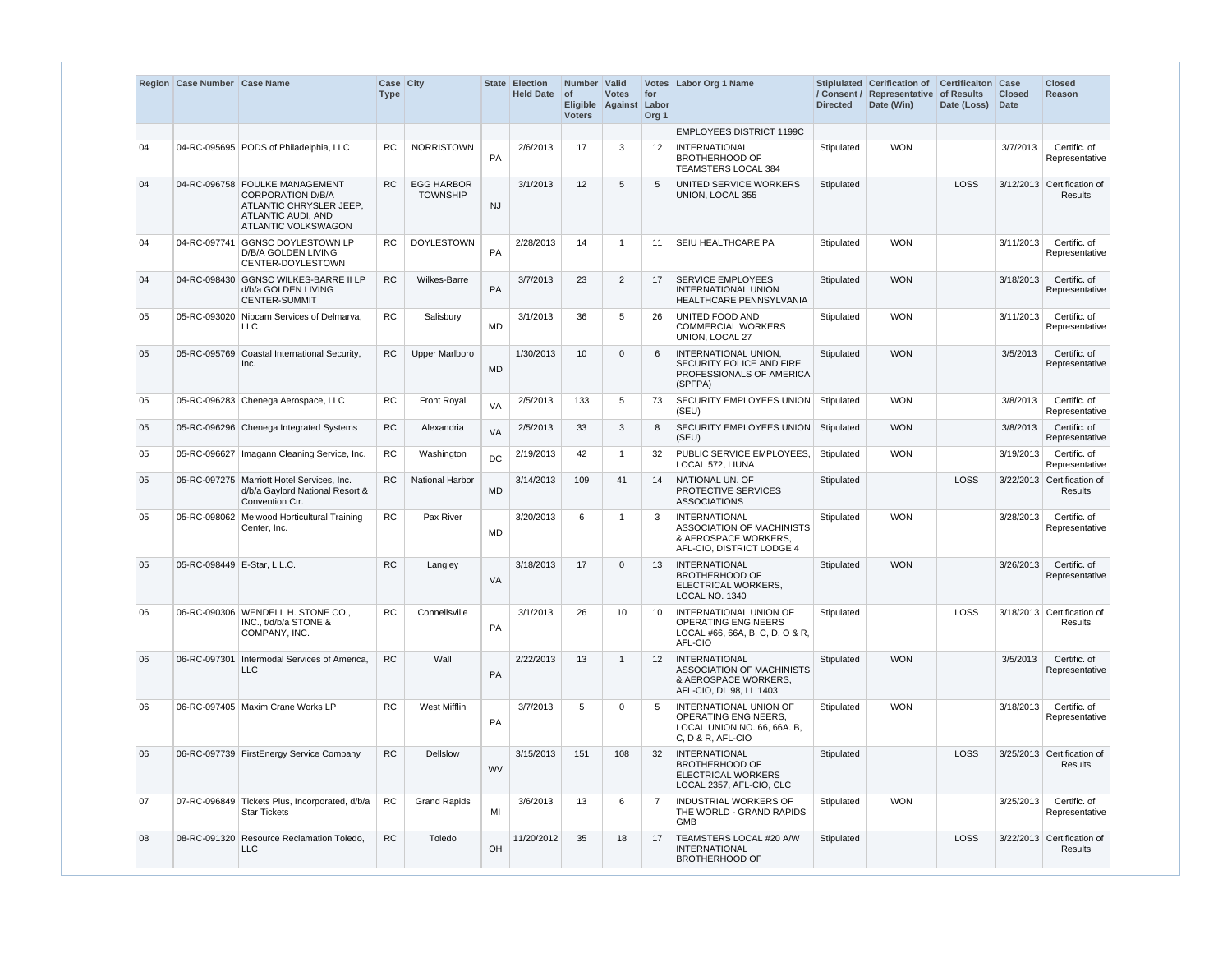|                 | Region   Case Number   Case Name |                                                                                                       | Case City<br><b>Type</b> |                                |           | <b>State Election</b><br><b>Held Date</b> | Number Valid<br>$ $ of<br><b>Voters</b> | <b>Votes</b><br>Eligible Against Labor | for<br>Org <sub>1</sub> | Votes   Labor Org 1 Name                                                                                                           | / Consent /<br><b>Directed</b> | Stiplulated Cerification of<br>Representative<br>Date (Win) | <b>Certificaiton Case</b><br>of Results<br>Date (Loss) | <b>Closed</b><br>Date | <b>Closed</b><br><b>Reason</b>               |
|-----------------|----------------------------------|-------------------------------------------------------------------------------------------------------|--------------------------|--------------------------------|-----------|-------------------------------------------|-----------------------------------------|----------------------------------------|-------------------------|------------------------------------------------------------------------------------------------------------------------------------|--------------------------------|-------------------------------------------------------------|--------------------------------------------------------|-----------------------|----------------------------------------------|
|                 |                                  |                                                                                                       |                          |                                |           |                                           |                                         |                                        |                         | <b>TEAMSTERS</b>                                                                                                                   |                                |                                                             |                                                        |                       |                                              |
| 08              |                                  | 08-RC-095588 First Energy Nuclear Operating<br>Company                                                | RC                       | Perry                          | OH        | 3/6/2013                                  | 93                                      | 70                                     | 21                      | UTILITY WORKERS UNION OF<br>AMERICA, AFL-CIO                                                                                       | Directed                       |                                                             | <b>LOSS</b>                                            |                       | 3/18/2013 Certification of<br><b>Results</b> |
| 08              | 08-RC-095961                     | <b>OHNH EMP, LLC DBA</b><br>WATERFORD COMMONS<br><b>NURSING &amp; REHABILITATION</b><br><b>CENTER</b> | RC                       | Toledo                         | OH        | 2/14/2013                                 | 47                                      | 16                                     | 20                      | <b>SERVICE EMPLOYEES</b><br>INTERNATIONAL UNION,<br>DISTRICT 1199 WV/KY/OH                                                         | Stipulated                     | <b>WON</b>                                                  |                                                        | 3/14/2013             | Certific. of<br>Representative               |
| 08              |                                  | 08-RC-097226 DTE ES OPERATIONS, LLC                                                                   | <b>RC</b>                | <b>ASHTABULA</b>               | OH        | 3/7/2013                                  | 9                                       | $\overline{2}$                         | -5                      | <b>UNITED STEEL, PAPER &amp;</b><br>FORESTRY, RUBBER<br>MANUFACTURING, ENERGY,<br>ALLIED INDUSTRIAL SERVICE<br><b>WORKERS INTE</b> | Stipulated                     | <b>WON</b>                                                  |                                                        | 3/22/2013             | Certific. of<br>Representative               |
| 09              |                                  | 09-RC-088753 RUSH TRUCKING<br><b>CORPORATION</b>                                                      | <b>RC</b>                | LOUISVILLE                     | <b>KY</b> | 10/18/2012                                | 47                                      | 28                                     | 18                      | <b>GENERAL DRIVERS,</b><br><b>WAREHOUSEMEN &amp; HELPERS</b><br><b>LOCAL UNION 89</b>                                              | Stipulated                     |                                                             | <b>LOSS</b>                                            |                       | 3/12/2013 Certification of<br><b>Results</b> |
| 09              |                                  | 09-RC-097314 KINGSPAN INSULATED<br>PANELS, INC.                                                       | <b>RC</b>                | <b>COLUMBUS</b>                | OH        | 3/8/2013                                  | 35                                      | 21                                     | 11                      | SHEET METAL WORKERS<br><b>INTERNATIONAL</b><br>ASSOCIATION, LOCAL UNION<br><b>NO. 24</b>                                           | Stipulated                     |                                                             | LOSS                                                   |                       | 3/18/2013 Certification of<br>Results        |
| 09              |                                  | 09-RC-098673 FIRST TRANSIT, INC.                                                                      | <b>RC</b>                | <b>CINCINNATI</b>              | OH        | 3/19/2013                                 | 8                                       | -1                                     | 7                       | <b>TRANSPORT WORKERS</b><br>UNION LOCAL 212                                                                                        | Stipulated                     | <b>WON</b>                                                  |                                                        | 3/27/2013             | Certific. of<br>Representative               |
| 10              |                                  | 10-RC-097771 EARLY CHILDHOOD<br><b>DEVELOPMENT</b><br><b>CORPORATION</b>                              | <b>RC</b>                | <b>ATLANTA</b>                 | GA        | 3/5/2013                                  | 49                                      | $\Omega$                               | 28                      | NATIONAL ASSOCIATION OF<br><b>GOVERNMENT EMPLOYEES</b>                                                                             | Stipulated                     | <b>WON</b>                                                  |                                                        | 3/29/2013             | Certific. of<br>Representative               |
| 11              |                                  | 10-RC-096203 ORIGIN FOOD GROUP, LLC                                                                   | <b>RC</b>                | <b>STATESVILLE</b>             | <b>NC</b> | 2/22/2013                                 | 14                                      | 5                                      | 8                       | UNITED FOOD AND<br><b>COMMERCIAL WORKERS</b><br>UNION, LOCAL 204                                                                   | Stipulated                     | <b>WON</b>                                                  |                                                        | 3/4/2013              | Certific. of<br>Representative               |
| 11              |                                  | 10-RC-098365 BUCKEYE TECHNOLOGIES.<br>INC.                                                            | <b>RC</b>                | MT. HOLLY                      | <b>NC</b> | 3/19/2013                                 | 82                                      | 47                                     | 35                      | UNITED STEEL, PAPER AND<br>FORESTRY, RUBBER,<br>MANUFACTURING, ENERGY,<br>ALLIED INDUSTRIAL AND<br><b>SERVICE WORKE</b>            | Stipulated                     |                                                             | LOSS                                                   |                       | 3/29/2013 Certification of<br>Results        |
| 12 <sup>2</sup> |                                  | 12-RC-097395   SA-Lake, LLC d/b/a Palm<br>Terrace of Lakeland                                         | <b>RC</b>                | Lakeland                       | <b>FL</b> | 3/13/2013                                 | 133                                     | 46                                     | 75                      | <b>UNITED FOOD AND</b><br><b>COMMERCIAL WORKERS</b><br>UNION, LOCAL 1625                                                           | Stipulated                     | <b>WON</b>                                                  |                                                        | 3/26/2013             | Certific. of<br>Representative               |
| 13              |                                  | 13-RC-096667   Indiana Flame Services<br>Company d/b/a US Flame<br>Services                           | <b>RC</b>                | Gary                           | IN        | 3/1/2013                                  | $\overline{7}$                          | 6                                      | 5                       | <b>INTERNATIONAL UNION OF</b><br>OPERATING ENGINEERS,<br>LOCAL 150                                                                 | Directed                       | <b>WON</b>                                                  |                                                        | 3/14/2013             | Certific. of<br>Representative               |
| 13              |                                  | 13-RC-096701 Kim-Tam U.S. Limited                                                                     | RC                       | Chicago Heights                | IL        | 2/23/2013                                 | $\overline{4}$                          | $\Omega$                               | $\overline{4}$          | <b>INTERNATIONAL</b><br><b>BROTHERHOOD OF</b><br>TEAMSTERS LOCAL 710                                                               | Stipulated                     | <b>WON</b>                                                  |                                                        | 3/7/2013              | Certific. of<br>Representative               |
| 14, 33          |                                  | 14-RC-096744 Touchette Regional Hospital                                                              | RC                       | Centreville                    | IL.       | 3/14/2013                                 | 183                                     | 72                                     | 81                      | SEIU HEALTHCARE ILLINOIS &<br><b>INDIANA</b>                                                                                       | Directed                       | <b>WON</b>                                                  |                                                        | 3/26/2013             | Certific. of<br>Representative               |
| 15              |                                  | 15-RC-098406 Computer Sciences Corporation                                                            | <b>RC</b>                | <b>Stennis Space</b><br>Center | <b>MS</b> | 3/13/2013                                 | 21                                      | 3                                      | 14                      | <b>INTERNATIONAL</b><br>ASSOCIATION OF MACHINISTS<br>AND AEROSPACE WORKERS,<br>AFL-CIO                                             | Stipulated                     | <b>WON</b>                                                  |                                                        | 3/25/2013             | Certific. of<br>Representative               |
| 16              |                                  | 16-RC-097743 ASSET PROTECTION &<br>SECURITY SERVICES, LP                                              | <b>RC</b>                | PEARSALL                       | <b>TX</b> | 2/27/2013                                 | 45                                      | $\mathbf 1$                            | 28                      | UNITED GOVERNMENT<br>SECURITY OFFICERS OF<br>AMERICA INTERNATIONAL<br>UNION, LOCAL 870                                             | Stipulated                     | <b>WON</b>                                                  |                                                        | 3/7/2013              | Certific. of<br>Representative               |
| 16              |                                  | 16-RC-097831 C.D. HARTNETT                                                                            | <b>RC</b>                | <b>WEATHERFORD</b>             | <b>TX</b> | 3/6/2013                                  | 44                                      | 33                                     | 7                       | <b>UNITED FOOD AND</b><br>COMMERCIAL WORKERS,<br><b>LOCAL 1000</b>                                                                 | Stipulated                     |                                                             | LOSS                                                   |                       | 3/14/2013 Certification of<br><b>Results</b> |
| 16              |                                  | 16-RC-098894   TRAILBOSS-TX, LLC                                                                      | RC.                      | LAREDO                         | <b>TX</b> | 3/15/2013                                 | 22                                      | $\mathbf 0$                            | 18                      | <b>FEDERAL CONTRACT GUARDS</b><br>OF AMERICA INTERNATIONAL<br><b>UNION FCGOA</b>                                                   | Stipulated                     | <b>WON</b>                                                  |                                                        | 3/25/2013             | Certific. of<br>Representative               |
| 17              |                                  | 14-RC-098903 Spirit Aerosystems                                                                       | <b>RC</b>                | Chanute                        | KS        | 3/12/2013                                 | 26                                      | 9                                      | 16                      | INTERNATIONAL<br>ASSOCIATION OF MACHINISTS<br>AND AEROSPACE WORKERS                                                                | Consent                        | <b>WON</b>                                                  |                                                        | 3/22/2013             | Certific. of<br>Representative               |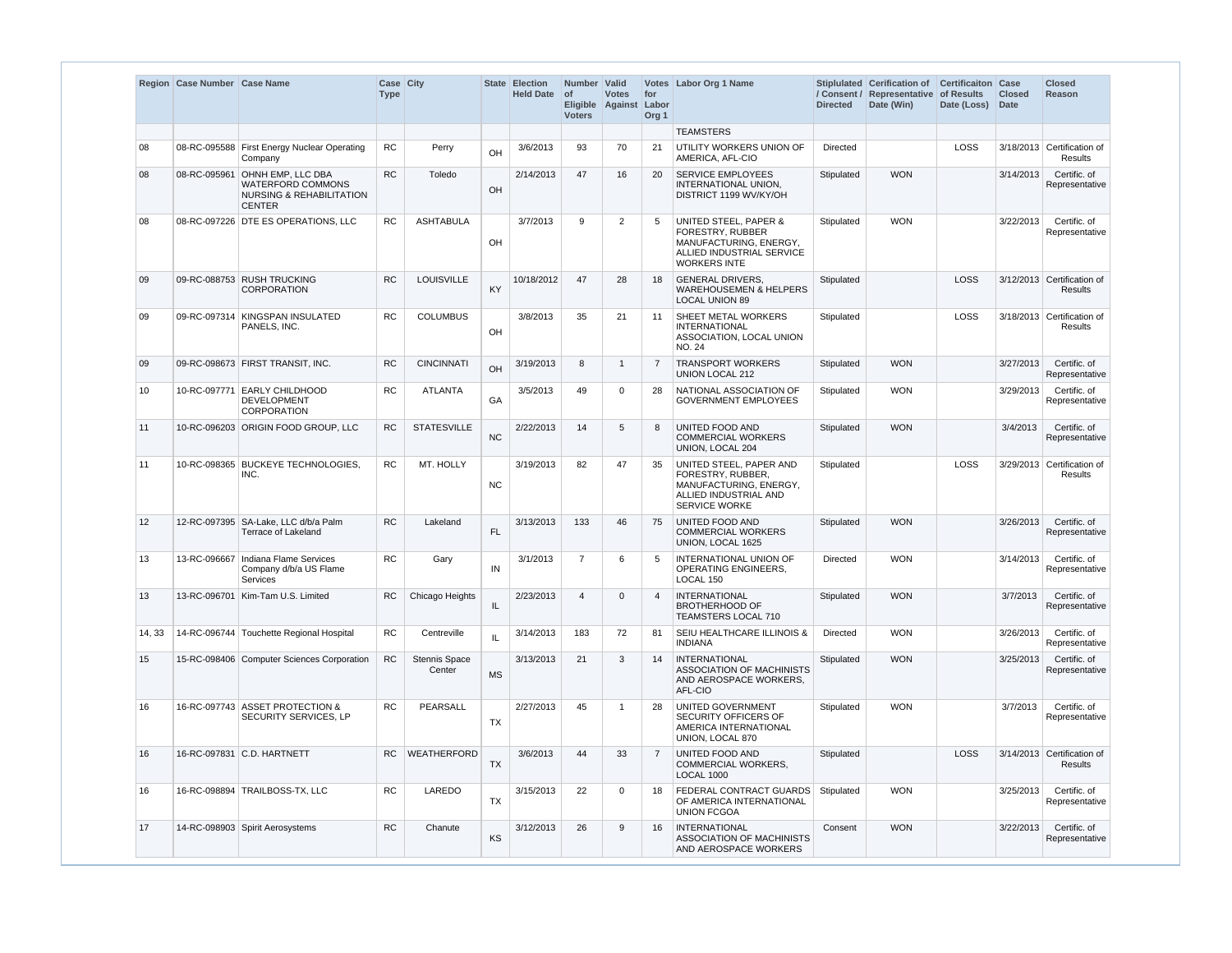|        | Region Case Number Case Name |                                                                                                    | Case City<br><b>Type</b> |                    |           | State Election<br><b>Held Date</b> | Number   Valid<br>$ $ of<br><b>Voters</b> | <b>Votes</b><br>Eligible Against Labor | for<br>Org <sub>1</sub> | Votes Labor Org 1 Name                                                                                                                | / Consent /<br><b>Directed</b> | Stiplulated Cerification of Certificaiton Case<br>Representative<br>Date (Win) | of Results<br>Date (Loss) | <b>Closed</b><br>Date | <b>Closed</b><br>Reason               |
|--------|------------------------------|----------------------------------------------------------------------------------------------------|--------------------------|--------------------|-----------|------------------------------------|-------------------------------------------|----------------------------------------|-------------------------|---------------------------------------------------------------------------------------------------------------------------------------|--------------------------------|--------------------------------------------------------------------------------|---------------------------|-----------------------|---------------------------------------|
| 18     |                              | 18-RC-096169 CENTRAL PARKING SYSTEM                                                                | <b>RC</b>                | Minneapolis        | MN        | 3/1/2013                           | 97                                        | 61                                     | 20                      | <b>INTERNATIONAL</b><br><b>BROTHERHOOD OF</b><br>TEAMSTERS LOCAL 120                                                                  | Directed                       |                                                                                | LOSS                      |                       | 3/8/2013 Certification of<br>Results  |
| 18     | 18-RC-097616 HOTEL IVY       |                                                                                                    | <b>RC</b>                | Minneapolis        | <b>MN</b> | 3/12/2013                          | 21                                        | $\overline{7}$                         | 13                      | UNITE HERE LOCAL 17                                                                                                                   | Stipulated                     | <b>WON</b>                                                                     |                           | 3/19/2013             | Certific. of<br>Representative        |
| 19, 36 |                              | 19-RC-096984 REC ADVANCED SILICON<br>MATERIALS, LLC                                                | RC                       | <b>BUTTE</b>       | МT        | 3/7/2013                           | 54                                        | 22                                     | 30                      | <b>INTERNATIONAL</b><br><b>BROTHERHOOD OF</b><br><b>ELECTRICAL WORKERS</b><br>LOCAL 233                                               | Stipulated                     | <b>WON</b>                                                                     |                           | 3/18/2013             | Certific. of<br>Representative        |
| 20, 37 |                              | 20-RC-096430 Oroville Hospital                                                                     | <b>RC</b>                | Oroville           | CA        | 2/22/2013                          | 34                                        | 13                                     | 19                      | <b>CALIFORNIA NURSES</b><br><b>ASSOCIATION</b>                                                                                        | Stipulated                     | <b>WON</b>                                                                     |                           | 3/5/2013              | Certific. of<br>Representative        |
| 20, 37 |                              | 20-RC-097944   Massage Bar Inc.                                                                    | <b>RC</b>                | Sacramento         | CA        | 3/16/2013                          | 12                                        | -1                                     | $\overline{7}$          | <b>OFFICE AND PROFESSIONAL</b><br><b>EMPLOYEES INTERNATIONAL</b><br>UNION LOCAL 29 (OPEIU 29)                                         | Stipulated                     | <b>WON</b>                                                                     |                           | 3/26/2013             | Certific. of<br>Representative        |
| 20, 37 |                              | 20-RC-097995 Seton Medical Center,<br>Daughters of Charity                                         | <b>RC</b>                | Daly City          | CA        | 3/12/2013                          | 30                                        | $\Omega$                               | 18                      | <b>ENGINEERS AND SCIENTISTS</b><br>OF CALIFORNIA LOCAL 20<br>IFPTE, AFL-CIO                                                           | Stipulated                     | <b>WON</b>                                                                     |                           | 3/22/2013             | Certific. of<br>Representative        |
| 21     |                              | 21-RC-096602 Express Messenger Systems,<br>Inc. d/b/a OnTrac                                       | <b>RC</b>                | <b>COMMERCE</b>    | CA        | 2/28/2013                          | 22                                        | $\overline{7}$                         | 15                      | <b>INTERNATIONAL</b><br><b>BROTHERHOOD OF</b><br>TEAMSTERS LOCAL 63                                                                   | Stipulated                     | <b>WON</b>                                                                     |                           | 3/12/2013             | Certific. of<br>Representative        |
| 21     |                              | 21-RC-096891 USA WASTE OF CALIFORNIA,<br><b>D/B/A WASTE MANAGEMENT</b><br>OF SAN DIEGO             | <b>RC</b>                | <b>EL CAJON</b>    | CA        | 3/1/2013                           | 191                                       | 37                                     | 143                     | SALESDRIVERS, HELPERS<br>AND DAIRY EMPLOYEES<br>LOCAL UNION 683,<br><b>INTERNATIONAL</b><br><b>BROTHERHOOD OF</b><br><b>TEAMSTERS</b> | Stipulated                     | <b>WON</b>                                                                     |                           | 3/12/2013             | Certific. of<br>Representative        |
| 21     |                              | 21-RC-097971 BON APPETIT MGMT<br><b>CO./COMPASS GROUP USA</b>                                      | <b>RC</b>                | <b>LA VERNE</b>    | CA        | 3/7/2013                           | 26                                        | 9                                      | 16                      | UNITE HERE LOCAL 11,<br>AFL-CIO                                                                                                       | Stipulated                     | <b>WON</b>                                                                     |                           | 3/27/2013             | Certific. of<br>Representative        |
| 21     | 21-RC-098663                 | <b>VEOLIA TRANSPORTATION,</b><br>INC.                                                              | <b>RC</b>                | <b>LOS ANGELES</b> | CA        | 3/20/2013                          | 10                                        | $\Omega$                               | 3                       | CHAUFFERS, SALES DRIVERS,<br><b>WAREHOUSEMEN AND</b><br>HELPERS UNION, LOCAL 572,<br>IBT.                                             | <b>Directed</b>                | <b>WON</b>                                                                     |                           | 3/28/2013             | Certific. of<br>Representative        |
| 22     |                              | 22-RC-081108 NEWARK PORTFOLIO JV, LLC                                                              | <b>RC</b>                | <b>NEWARK</b>      | NJ        | 6/27/2012                          | 10                                        | $\boldsymbol{\vartriangle}$            | 6                       | LABORERS INTERNATIONAL<br>UNION OF NORTH AMERICA<br>LOCAL <sub>55</sub>                                                               | Stipulated                     | <b>WON</b>                                                                     |                           | 3/1/2013              | Certific. of<br>Representative        |
| 22     |                              | 22-RC-095782 TURNER CONSTRUCTION<br><b>COMPANY</b>                                                 | <b>RC</b>                | <b>SOMERSET</b>    | <b>NJ</b> | 2/14/2013                          | 64                                        | $\Omega$                               | 28                      | NEW JERSEY BUILDING<br><b>CONSTRUCTION LABORERS</b><br><b>DISTRICT COUNCIL</b>                                                        | Stipulated                     | <b>WON</b>                                                                     |                           | 3/13/2013             | Certific. of<br>Representative        |
| 22     |                              | 22-RC-096499 ALSIDE SUPPLY CENTER -<br>MAHWAH, A DIVISION OF<br>ASSOCIATED MATERIALS,<br>LLC       | <b>RC</b>                | <b>MAHWAH</b>      | NJ        | 2/27/2013                          | $\overline{4}$                            | $\Omega$                               | 4                       | <b>TEAMSTERS LOCAL 807</b>                                                                                                            | Stipulated                     | <b>WON</b>                                                                     |                           | 3/11/2013             | Certific. of<br>Representative        |
| 22     |                              | 22-RC-096529 ALSIDE SUPPLY<br>CENTER-CLIFTON, A DIVISION<br>OF ASSOCIATED MATERIALS,<br><b>LLC</b> | <b>RC</b>                | <b>MAHWAH</b>      | <b>NJ</b> | 2/27/2013                          | $\overline{4}$                            | $\overline{1}$                         | 3                       | <b>TEAMSTERS LOCAL 807</b>                                                                                                            | Stipulated                     | <b>WON</b>                                                                     |                           | 3/11/2013             | Certific. of<br>Representative        |
| 22     | 22-RC-096531                 | Bovis Lend Lease, Lend Lease<br>(US) Construction LMB, Inc.                                        | RC                       | Ewing Township     | <b>NJ</b> | 2/22/2013                          | $\overline{4}$                            | $\Omega$                               | 3                       | NEW JERSEY BUILDING<br><b>CONSTRUCTION LABORERS</b><br><b>DISTRICT COUNCIL</b>                                                        | Stipulated                     | <b>WON</b>                                                                     |                           | 3/26/2013             | Certific. of<br>Representative        |
| 22     |                              | 22-RC-096875 THS MULTIMEDIA, LLC                                                                   | <b>RC</b>                | <b>KENILWORTH</b>  | <b>NJ</b> | 2/22/2013                          | 14                                        | 6                                      | 3                       | INTERNATIONAL ALLIANCE OF<br><b>THEATRICAL STAGE</b><br>EMPLOYEES, LOCAL 21                                                           | Stipulated                     |                                                                                | LOSS                      |                       | 3/26/2013 Certification of<br>Results |
| 22     |                              | 22-RC-097059 COMMUNITY EDUCATION<br>CENTERS, INC.                                                  | RC                       | <b>NEWARK</b>      | <b>NJ</b> | 3/7/2013                           | 10                                        | 2                                      | 6                       | DISTRICT 1199J, NUHHCE,<br>AFSCME, AFL-CIO                                                                                            | Stipulated                     | <b>WON</b>                                                                     |                           | 3/19/2013             | Certific. of<br>Representative        |
| 22     |                              | 22-RC-098592 PRITCHARD INDUSTRIES, Inc.                                                            | ${\sf RC}$               | PLAINS BORO        | <b>NJ</b> | 3/15/2013                          | $\overline{4}$                            | $\mathbf 0$                            | $\overline{4}$          | LOCAL 68,68A,68B, I.U.O.E.,<br>AFL-CIO                                                                                                | Stipulated                     | <b>WON</b>                                                                     |                           | 3/26/2013             | Certific. of<br>Representative        |
| 24     |                              | 24-RC-097916 Perfiles de Aluminio, Inc.                                                            | <b>RC</b>                | CANOVANAS          | <b>PR</b> | 3/14/2013                          | $12 \overline{ }$                         | $\overline{1}$                         | 11                      | UNION DE TRONQUISTAS DE<br>PR, LOCAL 901, IBT                                                                                         | Stipulated                     | <b>WON</b>                                                                     |                           | 3/26/2013             | Certific. of<br>Representative        |
| 25     |                              | 25-RC-096966 K.R. DRENTH TRUCKING, INC.                                                            | <b>RC</b>                | SOUTH BEND         | IN        | 2/27/2013                          | 14                                        | 8                                      | 5                       | <b>TEAMSTERS LOCAL UNION</b><br>NO. 364 A/W INTERNATIONAL                                                                             | Stipulated                     |                                                                                | <b>LOSS</b>               |                       | 3/8/2013 Certification of<br>Results  |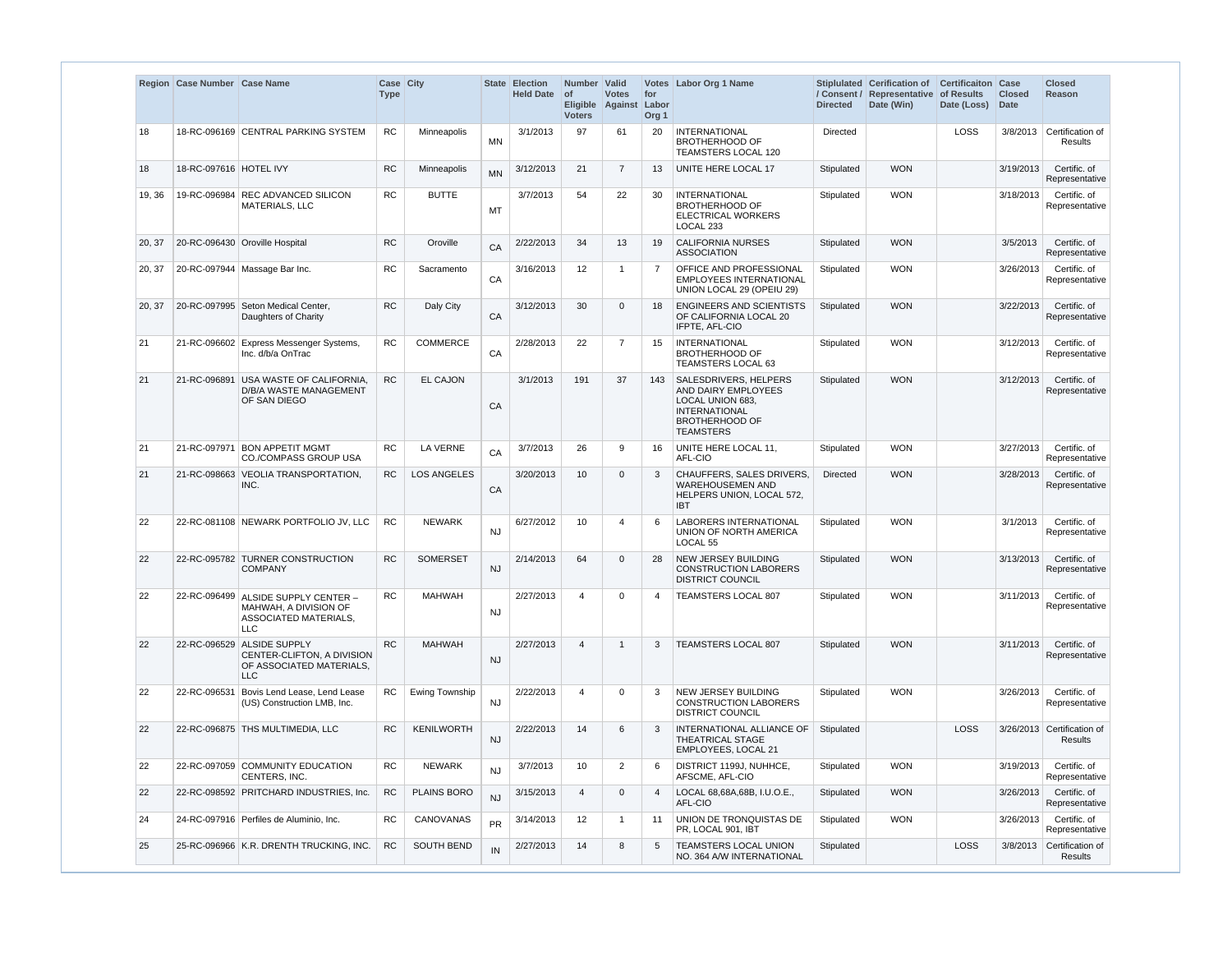|        | Region   Case Number   Case Name |                                                                                                             | Case City<br><b>Type</b> |                        |           | State Election<br><b>Held Date</b> | Number Valid<br><b>of</b><br><b>Voters</b> | <b>Votes</b><br>Eligible Against | for<br>Labor<br>Org <sub>1</sub> | Votes Labor Org 1 Name                                                                                                                               | / Consent /<br><b>Directed</b> | Stiplulated Cerification of Certificaiton Case<br>Representative<br>Date (Win) | of Results<br>Date (Loss) | <b>Closed</b><br><b>Date</b> | <b>Closed</b><br><b>Reason</b>               |
|--------|----------------------------------|-------------------------------------------------------------------------------------------------------------|--------------------------|------------------------|-----------|------------------------------------|--------------------------------------------|----------------------------------|----------------------------------|------------------------------------------------------------------------------------------------------------------------------------------------------|--------------------------------|--------------------------------------------------------------------------------|---------------------------|------------------------------|----------------------------------------------|
|        |                                  |                                                                                                             |                          |                        |           |                                    |                                            |                                  |                                  | <b>BROTHERHOOD OF</b><br><b>TEAMSTERS</b>                                                                                                            |                                |                                                                                |                           |                              |                                              |
| 26     |                                  | 10-RC-097308 Executive Management<br>Services, Inc.                                                         | <b>RC</b>                | Nashville              | <b>TN</b> | 3/6/2013                           | 13                                         | $\overline{4}$                   | 9                                | INTERNATIONAL UNION,<br>UNITED AUTOMOBILE,<br>AEROSPACE AND<br><b>AGRICULTURAL IMPLEMENT</b><br><b>WORKERS OF AMERICA, AFL</b>                       | Stipulated                     | <b>WON</b>                                                                     |                           | 3/14/2013                    | Certific. of<br>Representative               |
| 27     |                                  | 27-RC-097025 AECOM GOVERNMENT<br>SERVICES, INC.                                                             | <b>RC</b>                | <b>HILL AFB</b>        | UT        | 2/27/2013                          | 49                                         | 9                                | 33                               | <b>INTERNATIONAL</b><br>ASSOCIATION OF MACHINISTS<br>AND AEROSPACE WORKERS,<br>AFL-CIO, LOCAL LODGE 568                                              | Stipulated                     | <b>WON</b>                                                                     |                           | 3/8/2013                     | Certific. of<br>Representative               |
| 27     |                                  | 27-RC-097624 Roadlink Workforce Solutions,<br><b>LLC</b>                                                    | ${\sf RC}$               | Aurora                 | CO        | 3/14/2013                          | 39                                         | 27                               | 11                               | <b>TEAMSTERS LOCAL UNION</b><br>NO. 455                                                                                                              | Stipulated                     |                                                                                | LOSS                      |                              | 3/28/2013 Certification of<br><b>Results</b> |
| 28     | 28-RC-097081                     | Priority Cooling, LLC and<br>Ramirez Harvest Company, Inc.<br>d/b/a Liberty Staffing, as Joint<br>Employers | RC                       | Yuma                   | <b>AZ</b> | 3/7/2013                           | 62                                         | 34                               | 27                               | <b>GENERAL TEAMSTERS UNION</b><br>LOCAL 890                                                                                                          | Stipulated                     |                                                                                | LOSS                      |                              | 3/15/2013 Certification of<br>Results        |
| 28     |                                  | 28-RC-097346 Prudential Overall Supply                                                                      | <b>RC</b>                | Las Vegas              | <b>NV</b> | 3/8/2013                           | 8                                          | $\overline{2}$                   | 6                                | <b>GENERAL SALES DRIVERS,</b><br><b>DELIVERY DRIVERS &amp;</b><br><b>HELPERS &amp; REPRESENTING</b><br>THE PRIVATE SECTOR,<br><b>TEAMSTERS LOCAL</b> | Stipulated                     | <b>WON</b>                                                                     |                           | 3/19/2013                    | Certific, of<br>Representative               |
| 28     |                                  | 28-RC-097787 Royal Refrigeration, Inc.                                                                      | <b>RC</b>                | Las Vegas              | <b>NV</b> | 2/28/2013                          | 8                                          | 8                                | $\mathbf{0}$                     | SHEET METAL & AIR RAIL<br><b>TRANSPORTATION WORKERS</b><br>LOCAL 88                                                                                  | Stipulated                     |                                                                                | LOSS                      | 3/8/2013                     | Certification of<br>Results                  |
| 29     | 29-RC-093759 Kosher World        |                                                                                                             | <b>RC</b>                | Far Rockaway           | <b>NY</b> | 2/12/2013                          | 11                                         | 6                                | 0                                | LOCAL 713 IBOTU                                                                                                                                      | Stipulated                     |                                                                                | LOSS                      | 3/4/2013                     | Certification of<br>Results                  |
| 29     |                                  | 29-RC-096394 Brink's, Incorporated                                                                          | <b>RC</b>                | Brooklyn               | <b>NY</b> | 2/21/2013                          | 192                                        | 136                              | 24                               | <b>FEDERATION OF ARMORED</b><br><b>CAR WORKERS</b>                                                                                                   | Stipulated                     |                                                                                | LOSS                      |                              | 3/7/2013 Certification of<br><b>Results</b>  |
| 29     |                                  | 29-RC-096401 Brink's Global Services USA,<br>Incorporated                                                   | <b>RC</b>                | Springfield<br>Gardens | <b>NY</b> | 2/21/2013                          | 61                                         | 49                               | $\overline{7}$                   | FEDERATION OF ARMORED<br><b>CAR WORKERS</b>                                                                                                          | Stipulated                     |                                                                                | LOSS                      |                              | 3/7/2013 Certification of<br>Results         |
| 29     |                                  | 29-RC-096645 AFC Industries. Inc.                                                                           | <b>RC</b>                | <b>College Point</b>   | <b>NY</b> | 2/28/2013                          | 61                                         | 22                               | 31                               | LOCAL 338. RETAIL<br><b>WHOLESALE &amp; DEPARTMENT</b><br>STORE UNION, UFCW                                                                          | Stipulated                     | <b>WON</b>                                                                     |                           | 3/12/2013                    | Certific. of<br>Representative               |
| 30     |                                  | 30-RC-097359   Eastcastle Place, Inc.                                                                       | <b>RC</b>                | Milwaukee              | WI        | 3/13/2013                          | 41                                         | 17                               | 21                               | <b>SEIU HEALTHCARE</b><br><b>WISCONSIN</b>                                                                                                           | Stipulated                     | <b>WON</b>                                                                     |                           | 3/21/2013                    | Certific. of<br>Representative               |
| 31     |                                  | 31-RC-096141 MV Transportation, Inc.                                                                        | RC                       | Sylmar                 | CA        | 2/13/2013                          | $\overline{4}$                             | $\overline{0}$                   | 2                                | TEAMSTERS UNION LOCAL Stipulated<br>848                                                                                                              |                                | <b>WON</b>                                                                     |                           |                              | 3/12/2013 Certific. of<br>Representative     |
| 31     |                                  | 31-RC-096319 MOTT'S LLP known as Dr<br>Pepper Snapple Group                                                 | RC                       | Victorville            | CA        | 2/22/2013                          | 23                                         | $\overline{2}$                   | 21                               | MACHINISTS DISTRICT LODGE<br>NO. 947                                                                                                                 | Stipulated                     | <b>WON</b>                                                                     |                           | 3/5/2013                     | Certific. of<br>Representative               |
| 32     | 32-RC-097284 Safeway, Inc.       |                                                                                                             | <b>RC</b>                | <b>TRACY</b>           | CA        | 2/27/2013                          | 10                                         | 5                                | 5                                | <b>INTERNATIONAL</b><br>BROTHERHOOD OF<br>TEAMSTERS UNION LOCAL<br>439                                                                               | Stipulated                     |                                                                                | <b>LOSS</b>               |                              | 3/7/2013 Certification of<br>Results         |
| 14, 33 |                                  | 25-RC-096172 Aramark Facility Services, LLC                                                                 | ${\sf RC}$               | Decatur                | IL        | 2/22/2013                          | 10                                         | $\mathbf 0$                      | 10                               | INTERNATIONAL UNION OF<br>OPERATING ENGINEERS<br>LOCAL 399                                                                                           | Stipulated                     | <b>WON</b>                                                                     |                           | 3/4/2013                     | Certific. of<br>Representative               |
| 14, 33 | 25-RC-096946 Aramark             |                                                                                                             | <b>RC</b>                | Decatur                | IL        | 3/1/2013                           | 8                                          | $\mathbf{0}$                     | 8                                | <b>INTERNATIONAL UNION OF</b><br>OPERATING ENGINEERS<br>LOCAL 399                                                                                    | Stipulated                     | <b>WON</b>                                                                     |                           | 3/12/2013                    | Certific. of<br>Representative               |
| 14, 33 |                                  | 25-RC-097016 RYDER INTEGRATED<br>LOGISTICS, INC.                                                            | <b>RC</b>                | Rochelle               | IL.       | 3/5/2013                           | 145                                        | 107                              | 38                               | RETAIL WHOLESALE AND<br>DEPARTMENT STORE UNION<br>(RWDSU), UNITED FOOD AND<br>COMMERCIAL WORKERS,<br>LOCAL 578                                       | Stipulated                     |                                                                                | <b>LOSS</b>               |                              | 3/14/2013 Certification of<br>Results        |
| 19, 36 |                                  | 19-RC-096788 Oregon Restaurant Services,<br>Inc. d/b/a Dotty's                                              | RC                       | Beaverton              | OR.       | 2/21/2013                          | $\overline{4}$                             | 3                                | $\overline{1}$                   | BAKERY, CONFECTIONERY,<br><b>TOBACCO WORKERS &amp; GRAIN</b><br>MILLERS INTERNATIONAL<br>UNION LOCAL 114, AFL-CIO,<br><b>CLC</b>                     | Stipulated                     |                                                                                | LOSS                      |                              | 3/1/2013 Certification of<br>Results         |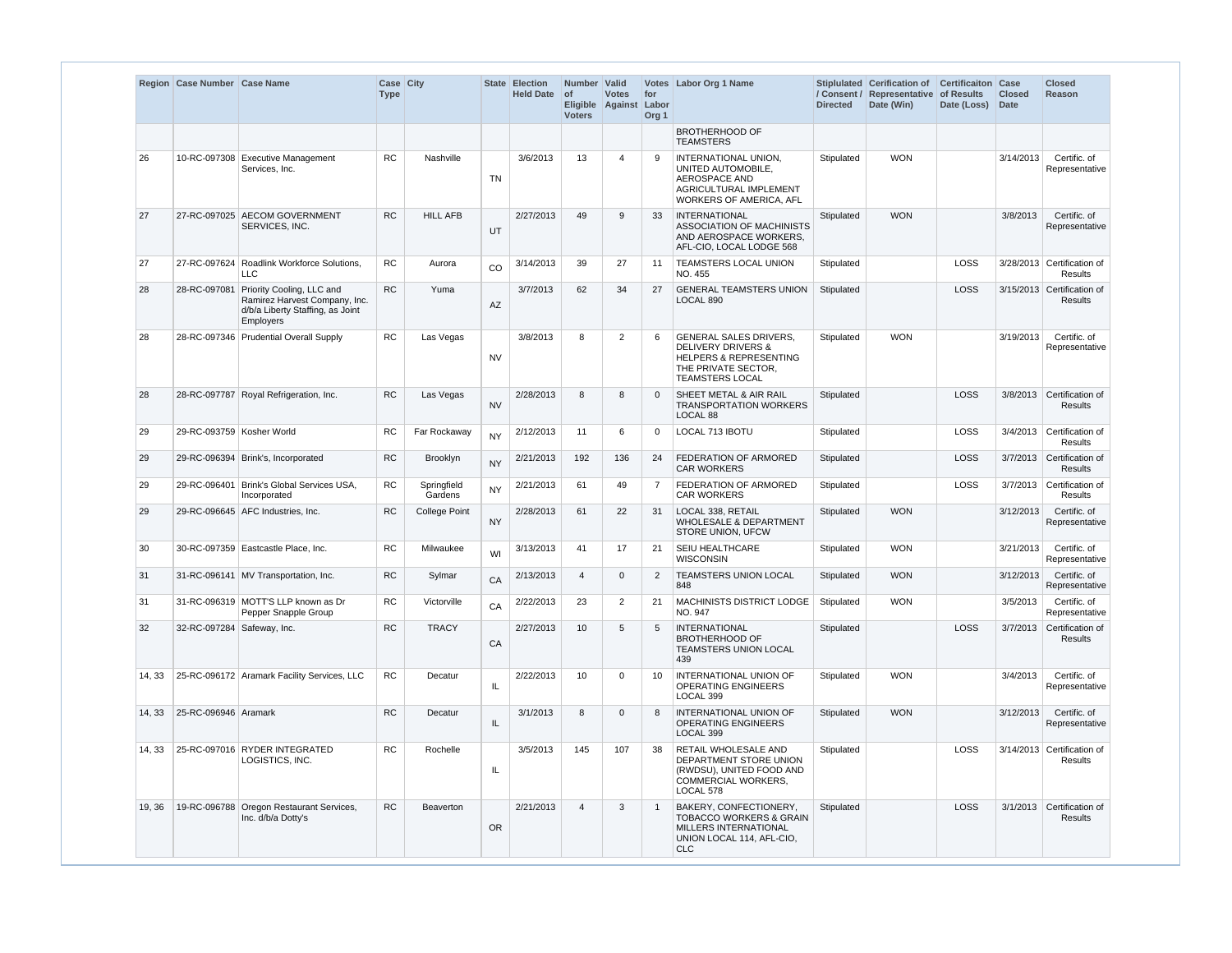|        | Region Case Number Case Name  |                                                                                                                                       | Case City<br><b>Type</b> |                     |           | <b>State Election</b><br><b>Held Date</b> | Number Valid<br><b>of</b><br><b>Voters</b> | <b>Votes</b><br>Eligible Against Labor | for<br>Org 1    | Votes Labor Org 1 Name                                                                                                                           | <b>Directed</b> | Stiplulated Cerification of<br>/ Consent / Representative<br>Date (Win) | <b>Certificaiton Case</b><br>of Results<br>Date (Loss) | <b>Closed</b><br><b>Date</b> | <b>Closed</b><br>Reason                      |
|--------|-------------------------------|---------------------------------------------------------------------------------------------------------------------------------------|--------------------------|---------------------|-----------|-------------------------------------------|--------------------------------------------|----------------------------------------|-----------------|--------------------------------------------------------------------------------------------------------------------------------------------------|-----------------|-------------------------------------------------------------------------|--------------------------------------------------------|------------------------------|----------------------------------------------|
| 19, 36 |                               | 19-RC-098794   Wabash National LP                                                                                                     | <b>RC</b>                | Portland            | <b>OR</b> | 3/21/2013                                 | 23                                         | $12 \overline{ }$                      | 11              | <b>PACIFIC NORTHWEST</b><br>EMPLOYEE'S ASSOCIATION,<br>PORTLAND LOCAL #1                                                                         | Stipulated      |                                                                         | LOSS                                                   |                              | 3/29/2013 Certification of<br><b>Results</b> |
| 01     |                               | 01-RD-096490 Covanta Semass LLC                                                                                                       | <b>RD</b>                | West Wareham        | <b>MA</b> | 2/22/2013                                 | 140                                        | 69                                     | 55              | <b>UTILITY WORKERS UNION OF</b><br>AMERICA, LOCAL 369                                                                                            | Stipulated      |                                                                         | LOSS                                                   | 3/5/2013                     | Certification of<br>Results                  |
| 02     |                               | 02-RD-097622 Nebraskaland, Inc.                                                                                                       | <b>RD</b>                | bronx               | <b>NY</b> | 3/15/2013                                 | 46                                         | 19                                     | 22              | TEAMSTERS LOCAL 202                                                                                                                              | Stipulated      | <b>WON</b>                                                              |                                                        | 3/25/2013                    | Certific. of<br>Representative               |
| 04     |                               | 04-RD-097704   IMPERIAL PARKING (US), INC.                                                                                            | <b>RD</b>                | PHILADELPHIA        | PA        | 3/15/2013                                 | 62                                         | 32                                     | 22              | <b>INTERNATIONAL</b><br><b>BROTHERHOOD OF</b><br><b>TEAMSTERS LOCAL 115</b>                                                                      | Stipulated      |                                                                         | LOSS                                                   |                              | 3/26/2013 Certification of<br><b>Results</b> |
| 05     |                               | 05-RD-097167 Johnson Controls Inc.                                                                                                    | <b>RD</b>                | York                | PA        | 2/28/2013                                 | 41                                         | 26                                     | 12              | YORKCO SALARIED<br><b>EMPLOYEES' ASSOCIATION</b>                                                                                                 | Stipulated      |                                                                         | LOSS                                                   |                              | 3/11/2013 Certification of<br>Results        |
| 07     |                               | 07-RD-097940 Centel Credit Union                                                                                                      | <b>RD</b>                | Owosso              | MI        | 3/19/2013                                 | 11                                         | 9                                      | $\Omega$        | LOCAL 1106, INTERNATIONAL<br><b>BROTHERHOOD OF</b><br><b>ELECTRICAL WORKERS</b><br>(IBEW), AFL-CIO                                               | Stipulated      |                                                                         | <b>LOSS</b>                                            |                              | 3/27/2013 Certification of<br><b>Results</b> |
| 12     |                               | 12-RD-097062 Georgia-Pacific Wood Products,<br>LLC                                                                                    | <b>RD</b>                | Sterling            | GA        | 3/6/2013                                  | 73                                         | 6                                      | 59              | UNITED STEEL, PAPER AND<br>FORESTRY, RUBBER<br>MANUFACTURING, ENERGY,<br>ALLIED AND INDUSTRIAL<br><b>SERVICE WORKER</b>                          | Stipulated      | <b>WON</b>                                                              |                                                        | 3/18/2013                    | Certific. of<br>Representative               |
| 14, 33 |                               | 14-RD-098364 Casino One Corporation d/b/a<br>Lumiere Place Casino & Hotels                                                            | <b>RD</b>                | Saint Louis         | <b>MO</b> | 3/14/2013                                 | 15                                         | $\overline{7}$                         | 7               | <b>LOCAL 148, INTERNATIONAL</b><br>UNION OF OPERATING<br>ENGINEERS, AFL-CIO                                                                      | Stipulated      |                                                                         | LOSS                                                   |                              | 3/26/2013 Certification of<br><b>Results</b> |
| 16     |                               | 16-RD-094453 PHILLIPS 66 PIPELINE                                                                                                     | <b>RD</b>                | Houston             | <b>TX</b> | 2/25/2013                                 | 22                                         | 5                                      | 17              | INTERNATIONAL UNION OF<br><b>OPERATING ENGINEERS</b><br><b>LOCAL #564</b>                                                                        | Stipulated      | <b>WON</b>                                                              |                                                        | 3/5/2013                     | Certific. of<br>Representative               |
| 19, 36 |                               | 19-RD-090562 FIR LANE TERRACE<br>CONVALESCENT CENTER,<br>INC. d/b/a FOREST RIDGE<br><b>HEALTH AND</b><br><b>REHABILITATION CENTER</b> | <b>RD</b>                | <b>Bremerton</b>    | <b>WA</b> | 11/13/2012                                | 53                                         | 23                                     | 12 <sup>°</sup> | SEIU LOCAL 775                                                                                                                                   | Stipulated      |                                                                         | LOSS                                                   | 3/1/2013                     | Certification of<br><b>Results</b>           |
| 19, 36 | 19-RD-097184   T Bailey, Inc. |                                                                                                                                       | <b>RD</b>                | Anacortes           | <b>WA</b> | 3/4/2013                                  | 33                                         | 32                                     | $\overline{1}$  | <b>BOILERMAKERS LOCAL 104</b>                                                                                                                    | Stipulated      |                                                                         | LOSS                                                   |                              | 3/12/2013 Certification of<br><b>Results</b> |
| 19, 36 |                               | 19-RD-097472 Harold LeMay Enterprises,<br>Incorporated, d/b/a Harbor<br>Disposal                                                      | <b>RD</b>                | Aberdeen            | <b>WA</b> | 3/12/2013                                 | 33                                         | 9                                      | 24              | <b>CHAUFFEURS, TEAMSTERS &amp;</b><br><b>HELPERS UNION LOCAL 252.</b><br>AFFILIATED WITH THE<br><b>INTERNATIONAL</b><br><b>BROTHERHOOD OF TE</b> | Stipulated      | <b>WON</b>                                                              |                                                        | 3/20/2013                    | Certific. of<br>Representative               |
| 25     |                               | 25-RD-094744 ADM Trucking Inc., a Subsidiary<br>of Archer Daniels Midland                                                             | <b>RD</b>                | <b>Mount Vernon</b> | IN        | 2/28/2013                                 | 16                                         | 8                                      | 8               | BAKERY, CONFECTIONERY,<br><b>TOBACCO WORKERS AND</b><br><b>GRAIN MILLERS</b><br>INTERNATIONAL UNION,<br>LOCAL NO. 280                            | Stipulated      |                                                                         | LOSS                                                   |                              | 3/13/2013 Certification of<br>Results        |
| 28     |                               | 28-RD-097404 Las Vegas Country Club                                                                                                   | <b>RD</b>                | Las Vegas           | <b>NV</b> | 3/7/2013                                  | 19                                         | 9                                      | 10              | PROFESSIONAL, CLERICAL<br>AND MISCELLANEOUS<br><b>EMPLOYEES, TEAMSTERS</b><br>LOCAL 995                                                          | Stipulated      | <b>WON</b>                                                              |                                                        | 3/15/2013                    | Certific. of<br>Representative               |
| 29     |                               | 29-RD-093423 Corner Hardware & Paint<br>Center, Inc.                                                                                  | <b>RD</b>                | Brooklyn            | <b>NY</b> | 1/30/2013                                 | 9                                          | 3                                      | 5               | LOCAL 342 UFCW                                                                                                                                   | Stipulated      | <b>WON</b>                                                              |                                                        | 3/28/2013                    | Certific, of<br>Representative               |
| 31     |                               | 31-RD-096892 Bon Appetit/Compass Group                                                                                                | <b>RD</b>                | Santa Clarita       | CA        | 3/1/2013                                  | 20                                         | $\overline{7}$                         | 12              | UNITE HERE - LOCAL 11                                                                                                                            | Stipulated      | <b>WON</b>                                                              |                                                        | 3/25/2013                    | Certific. of<br>Representative               |
| 14, 33 |                               | 25-RD-096647 PEORIA ASSOCIATION FOR<br>RETARDED CITIZENS, INC.,<br>D/B/A/ PARC                                                        | <b>RD</b>                | Peoria              | IL.       | 2/28/2013                                 | 175                                        | 30<br>Records 1 - 103 (All Records)    | 78              | AMERICAN FEDERATION OF<br><b>STATE, COUNTY AND</b><br>MUNICIPAL EMPLOYEES<br>(AFSCME), COUNCIL 31,<br>AFL-CIO                                    | Directed        | <b>WON</b>                                                              |                                                        | 3/27/2013                    | Certific. of<br>Representative               |

**NLRB Elections with 2 Labor Organization**

Time run: 4/17/2013 10:13:57 AM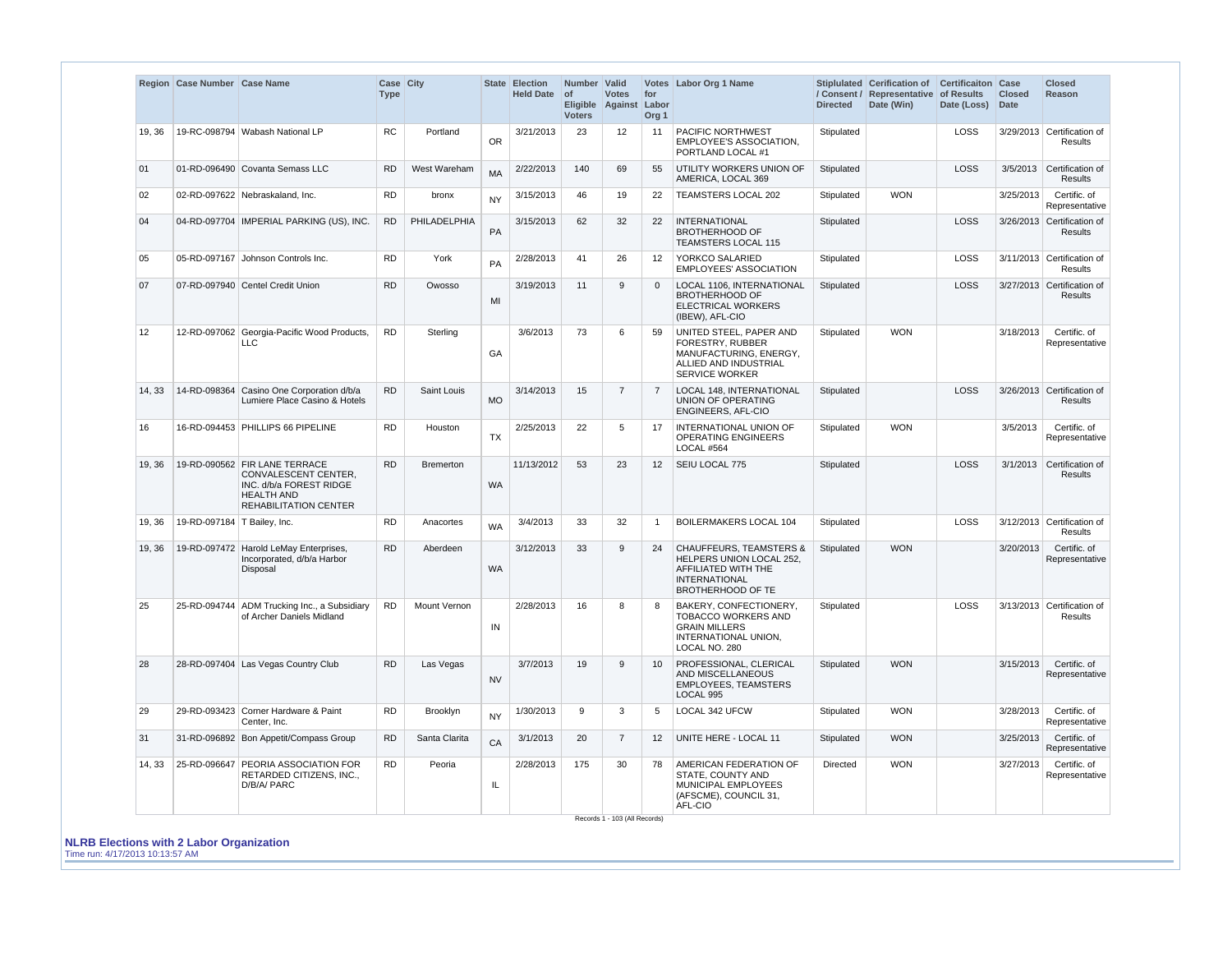|    | Region Case Number Case Name Case City |                                                             | <b>Type</b> |                              |           | State Election<br><b>Held</b><br><b>Date</b> | Number Valid<br>of<br>Eligible Against Labor<br><b>Voters</b> | <b>Votes</b> | for<br>Org <sub>1</sub> | Votes Labor Org 1 Name                                                                                                          | for<br>Labor<br>Org <sub>2</sub> | Votes Labor Org 2 Name                                                                                                       | <b>Directed</b> | / Consent / Representative of Results<br>Date (Win) | Date (Loss) | Stiplulated Cerification of Certificaiton Union To Certify                                                             | Case<br><b>Closed</b><br><b>Date</b> | <b>Closed</b><br>Reason                      |
|----|----------------------------------------|-------------------------------------------------------------|-------------|------------------------------|-----------|----------------------------------------------|---------------------------------------------------------------|--------------|-------------------------|---------------------------------------------------------------------------------------------------------------------------------|----------------------------------|------------------------------------------------------------------------------------------------------------------------------|-----------------|-----------------------------------------------------|-------------|------------------------------------------------------------------------------------------------------------------------|--------------------------------------|----------------------------------------------|
| 05 | 05-RC-097949 American                  | Security<br>Programs                                        | <b>RC</b>   | Washington                   | DC        | 3/13/2013                                    | 107                                                           | 2            | 58                      | <b>INTERNATIONAL GUARDS</b><br><b>UNION OF AMERICA</b>                                                                          | 20                               | <b>NATIONAL</b><br><b>ASSOCIATION OF</b><br><b>SPECIAL POLICE &amp;</b><br><b>SECURITY OFFICERS</b>                          | Stipulated      | <b>WON</b>                                          |             | <b>INTERNATIONAL</b><br><b>GUARDS UNION OF</b><br>AMERICA                                                              | 3/22/2013                            | Certific. of<br>Representative               |
| 09 | 09-RC-095979 DECO, INC                 |                                                             |             | RC CINCINNATI                | OH        | 2/4/2013                                     | 53                                                            | $\Omega$     | 33                      | <b>CINCINNATI GUARD</b><br><b>UNION</b>                                                                                         | 6                                | <b>UNITED</b><br><b>GOVERNMENT</b><br><b>SECURITY OFFICERS</b><br>OF AMERICA                                                 | Stipulated      | <b>WON</b>                                          |             | <b>CINCINNATI GUARD</b><br><b>UNION</b>                                                                                | 3/4/2013                             | Certific. of<br>Representative               |
| 15 | 15-RC-094712 THE EXPO                  | GROUP.<br>IP.                                               | <b>RC</b>   | <b>NEW</b><br><b>ORLEANS</b> | LA        | 2/7/2013                                     | 36                                                            | $\Omega$     | 19                      | <b>INTERNATIONAL</b><br><b>ALLIANCE OF</b><br><b>THEATRICAL STAGE</b><br>EMPLOYEES, LOCAL 39                                    |                                  | <b>INTERNATIONAL</b><br><b>BROTHERHOOD OF</b><br>TEAMSTERS, LOCAL<br>270                                                     | <b>Directed</b> | <b>WON</b>                                          |             | <b>INTERNATIONAL</b><br><b>ALLIANCE OF</b><br><b>THEATRICAL STAGE</b><br><b>EMPLOYEES, LOCAL</b><br>39                 | 3/28/2013                            | Certific. of<br>Representative               |
| 15 | 15-RC-097074 Security                  | Consultants<br>Group, Inc.                                  | RC.         | Jackson                      | <b>MS</b> | 2/26/2013                                    | 30                                                            | $\Omega$     | 18                      | <b>INTERNATIONAL UNION</b><br><b>SECURITY POLICE AND</b><br>FIRE PROFESSIONALS OF<br>AMERICA (SPFPA)                            | $\Omega$                         | <b>INTERNATIONAL</b><br><b>GUARD UNION OF</b><br>AMERICA (IGUA)                                                              | Stipulated      | <b>WON</b>                                          |             | <b>INTERNATIONAL</b><br><b>UNION, SECURITY</b><br><b>POLICE AND FIRE</b><br><b>PROFESSIONALS OF</b><br>AMERICA (SPFPA) | 3/25/2013                            | Certific. of<br>Representative               |
| 17 | 17-RC-090267 Skytech                   | Enterprises.<br>Ltd. dba<br>Skytech<br>Security<br>Services | <b>RC</b>   | McAlester                    | OK        | 2/11/2013                                    | 49                                                            | 2            | 26                      | <b>INTERNATIONAL UN</b><br>SECURITY, POLICE AND<br>FIRE PROFESSIONALS OF<br>AMERICA (SPFPA)                                     | 6                                | <b>UNITED</b><br><b>GOVERNMENT</b><br><b>SECURITY OFFICERS</b><br>OF AMERICA<br><b>INTERNATIONAL</b><br><b>UNION (UGSOA)</b> | Stipulated      | <b>WON</b>                                          |             | <b>INTERNATIONAL UN</b><br><b>SECURITY, POLICE</b><br><b>AND FIRE</b><br>PROFESSIONALS OF<br>AMERICA (SPFPA)           | 3/19/2013                            | Certific. of<br>Representative               |
| 24 | 24-RC-097494                           | Funeraria<br>Puerto Rico<br>Memorial                        | <b>RC</b>   | <b>SANTURCE</b>              | <b>PR</b> | 3/8/2013                                     | $\mathsf{R}$                                                  | 6            |                         | UNION INSULAR DE<br><b>TRABAJADORES</b><br><b>INDUSTRIALES Y</b><br><b>CONSTRUCCIONES</b><br>ELECTRICAS, INC.<br>(U.I.T.I.C.E.) | $\Omega$                         | <b>UNION DE</b><br><b>TRONQUISTAS DE PR</b><br>LOCAL 901 IBT                                                                 | Stipulated      |                                                     | <b>LOSS</b> |                                                                                                                        |                                      | 3/18/2013 Certification of<br><b>Results</b> |
| 29 | 29-RC-098359 Urban                     | Fresh Corp.<br>d/b/a Food<br>Dynasty                        | <b>RC</b>   | Far<br>Rockaway              | <b>NY</b> | 3/15/2013                                    | 68                                                            | 38           | $\Omega$                | <b>INTERNATIONAL</b><br><b>LONGSHOREMENS</b><br>ASSOCIATION, UNION<br>LOCAL 1964, AFL-CIO                                       | 18                               | LOCAL 338 RETAIL.<br><b>WHOLESALE &amp; CHAIN</b><br><b>STORE FOOD</b>                                                       | Stipulated      |                                                     | LOSS        |                                                                                                                        |                                      | 3/26/2013 Certification of<br><b>Results</b> |

## **NLRB Elections - Labor Org 3 Details** \*\*\*\*\*\*\*\*\*\*No Data\*\*\*\*\*\*\*\*\*\*

## **NLRB UD Elections**

Time run: 4/17/2013 10:13:57 AM

|    | <b>Region Case Number</b> | <b>Case Name</b>                         | Case City<br><b>Type</b> |                    |           | <b>State Election</b><br><b>Held</b><br><b>Date</b> | <b>Number</b><br>of<br><b>Eligible</b><br><b>Voters</b> | For<br><b>Propostion</b> | Against<br>Proposition | Labor Org 1<br><b>Name</b>                                                                               | Stiplulated<br>/ Consent /<br><b>Directed</b> | Case<br><b>Closed</b><br><b>Date</b> |
|----|---------------------------|------------------------------------------|--------------------------|--------------------|-----------|-----------------------------------------------------|---------------------------------------------------------|--------------------------|------------------------|----------------------------------------------------------------------------------------------------------|-----------------------------------------------|--------------------------------------|
| 01 | 01-UD-097491              | <b>HERITAGE</b><br>AT<br><b>FALMOUTH</b> | <b>UD</b>                | Falmouth           | <b>MA</b> | 3/14/2013                                           | 30                                                      | 14                       | 3                      | 1199SEIU<br><b>UNITED</b><br><b>HEALTHCARE</b><br><b>WORKERS EAST</b>                                    | Stipulated                                    | 3/25/2013                            |
| 04 | 04-UD-097798              | SODEXO.<br>INC.                          | <b>UD</b>                | <b>COLLEGVILLE</b> | PA        | 3/15/2013                                           | 60                                                      | 41                       | 12                     | <b>SEIU LOCAL</b><br>32BJ                                                                                | Stipulated                                    | 3/26/2013                            |
| 05 | 05-UD-086913              | G4S<br>Government<br>Solutions,<br>Inc.  | <b>UD</b>                | Oxon Hill          | MD        | 9/20/2012                                           | 244                                                     | 91                       | 16                     | FEDERAL<br><b>CONTRACT</b><br><b>GUARDS OF</b><br><b>AMERICA</b><br><b>INTERNATIONAL</b><br><b>UNION</b> | <b>Directed</b>                               | 3/11/2013                            |
| 05 | 05-UD-096237              | <b>First Coast</b><br>Security           | <b>UD</b>                | Jacksonville       | FL.       | 2/21/2013                                           | 19                                                      | 16                       | $\mathbf{1}$           | <b>NATIONAL</b><br><b>ASSOCIATION</b><br>OF SPECIAL<br>POLICE &<br><b>SECURITY</b><br><b>OFFICERS</b>    | Consent                                       | 3/8/2013                             |